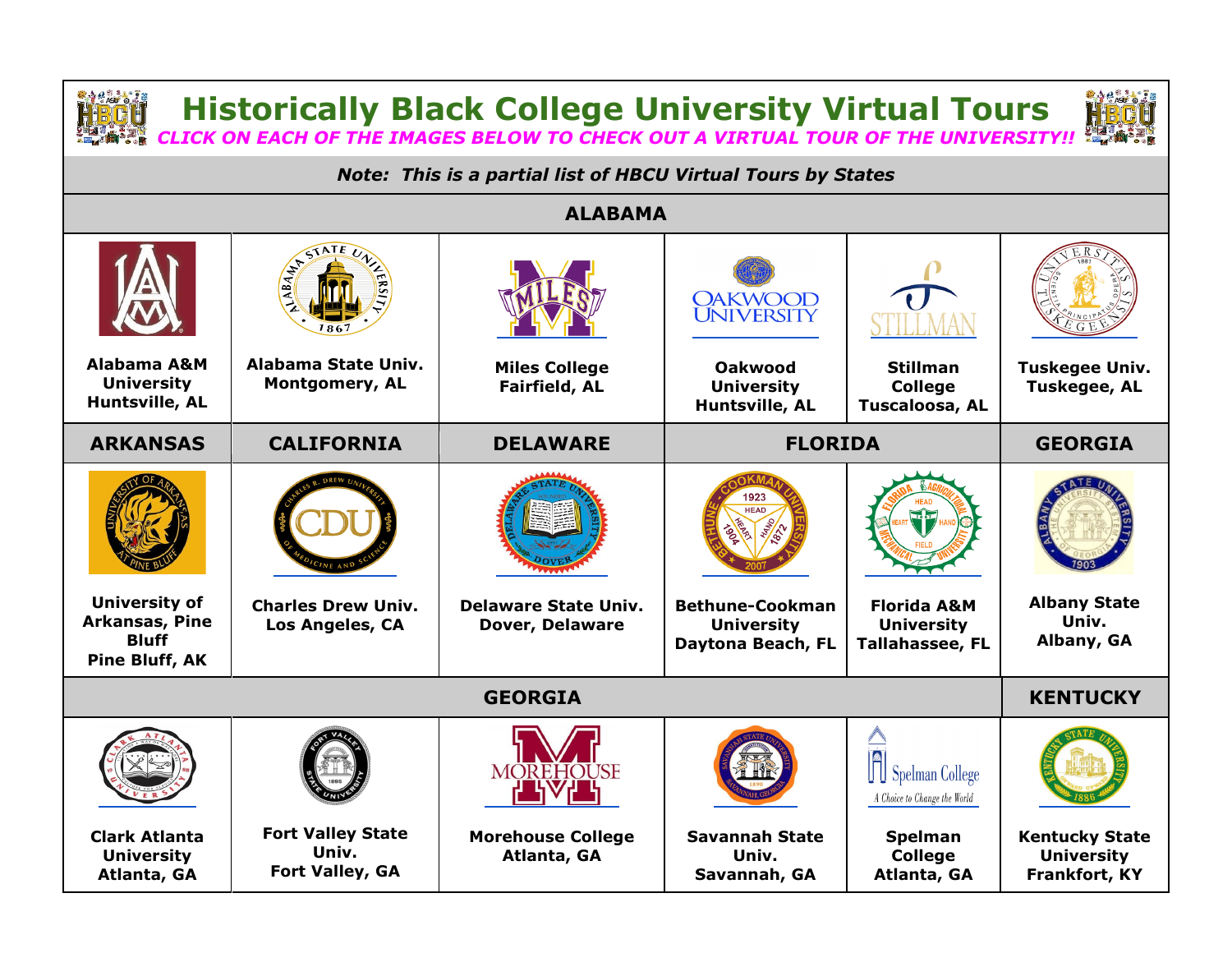

**Historically Black College University Virtual Tours** *CLICK ON EACH OF THE IMAGES BELOW TO CHECK OUT A VIRTUAL TOUR OF THE UNIVERSITY!!*



*Note: This is a partial list of HBCU Virtual Tours by States* **LOUISIANA MARYLAND** JNIVERSITY#MARYLAND<br>E**ASTERN SHORE XAVIER Univ. of Maryland Grambling State Southern Univ. A&M Bowie State Univ. Morgan State Xavier University Eastern Shore Univ. Bowie, MD Univ. Baltimore, Baton Rouge, LA New Orleans, LA Princess Anne, Maryland Grambling, LA MD MISSISSIPPI NORTH CAROLINA Bennett** Education for your future. Sisterhood for life **North Carolina Alcorn State Jackson State Mississippi Valley State Bennett College Fayetteville Greensboro, NC University University University A&T State University Lorman, MS Jackson, MS Itta Bena, MS Greensboro, NC Fayetteville, NC PENNSYLVANIA SOUTH CAROLINA TENNESSEE South Carolina Fisk University Tennessee State Benedict College Claflin University Cheyney State University Nashville, TN University University Columbia, SC Orangeburg, SC Orangeburg, SC Nashville, TNCheyney, PA**